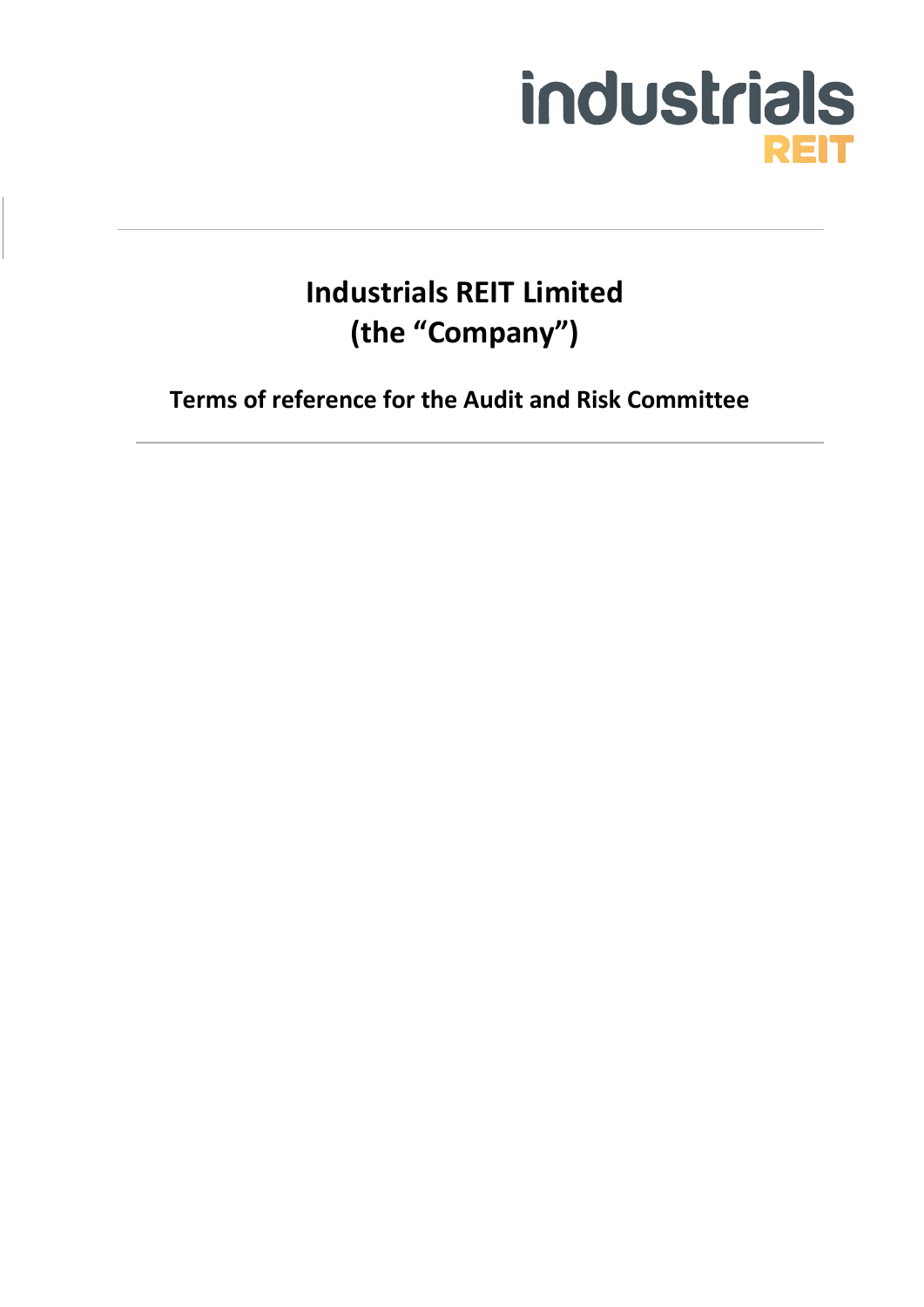## **1 ROLE AND CONSTITUTION**

- 1.1 The Audit and Risk Committee (the "**Committee**") is a committee of the board of directors of **Industrials REIT Limited** (the"**Board**").
- 1.2 The overall objective of the Committee is to assist the directors to discharge their responsibilities relating to the safeguarding of assets, the operation of adequate and effective systems and internal and financial control processes, the preparation of materially accurate financial reporting information and statements in compliance with all applicable legal and regulatory requirements and accounting standards, and the oversight of the external and internal audit appointments and functions.
- 1.3 The Committee shall have oversight of the Company's group (the "**Group**") as a whole and, unless required by regulation, undertakes to perform its duties on behalf of each member of the Group.
- 1.4 The Committee, in carrying out its duties under these terms of reference, will have due regard to legislation as well as the principles of governance and code of best practice as contained in the UK Corporate Governance Code 2018, the King Report on Corporate Governance for South Africa 2016 (King IV) and other legislation applicable to the Company and its subsidiaries from time to time.

# **2 COMPOSITION OF THE COMMITTEE**

- 2.1 The Committee should typically consist of three members appointed by the Board on the recommendation of the Nomination Committee and in consultation with the chairperson of the Committee. The members of the Committee shall be independent non-executive directors. Unless otherwise specifically approved by the Board, the chairperson of the Board should not be a member of the Committee and should not chair the Committee.
- 2.2 At least one member of the Committee should have recent and relevant financial experience, ideally with a professional qualification from one of the professional accountancy bodies. The members of the Committee should collectively have the necessary financial literacy, skills and experience to execute their duties effectively.
- 2.3 The Board shall appoint a chairperson to the Committee from the members of the Committee. In the absence of a Committee chairperson, the remaining Committee members present shall elect one of themselves as chairperson.
- 2.4 Appointments to the Committee shall be for a period of up to three years, which may be extended by no more than two additional periods of up to three years, provided the members continue to be independent.
- 2.5 The Company secretary, or his or her nominee, shall be the secretary of the Committee and shall ensure that the Committee receives information and papers in a timely manner to enable full and proper consideration of issues.

#### **3 RESPONSIBILITIES**

#### 3.1 **External Audit and Auditors**

The Committee will:

• consider and make recommendations to the Board, to be put to shareholders for approval at the Company's annual general meeting, in relation to the appointment, re-appointment and removal of the Company's external auditor. If the external auditor resigns the Committee shall investigate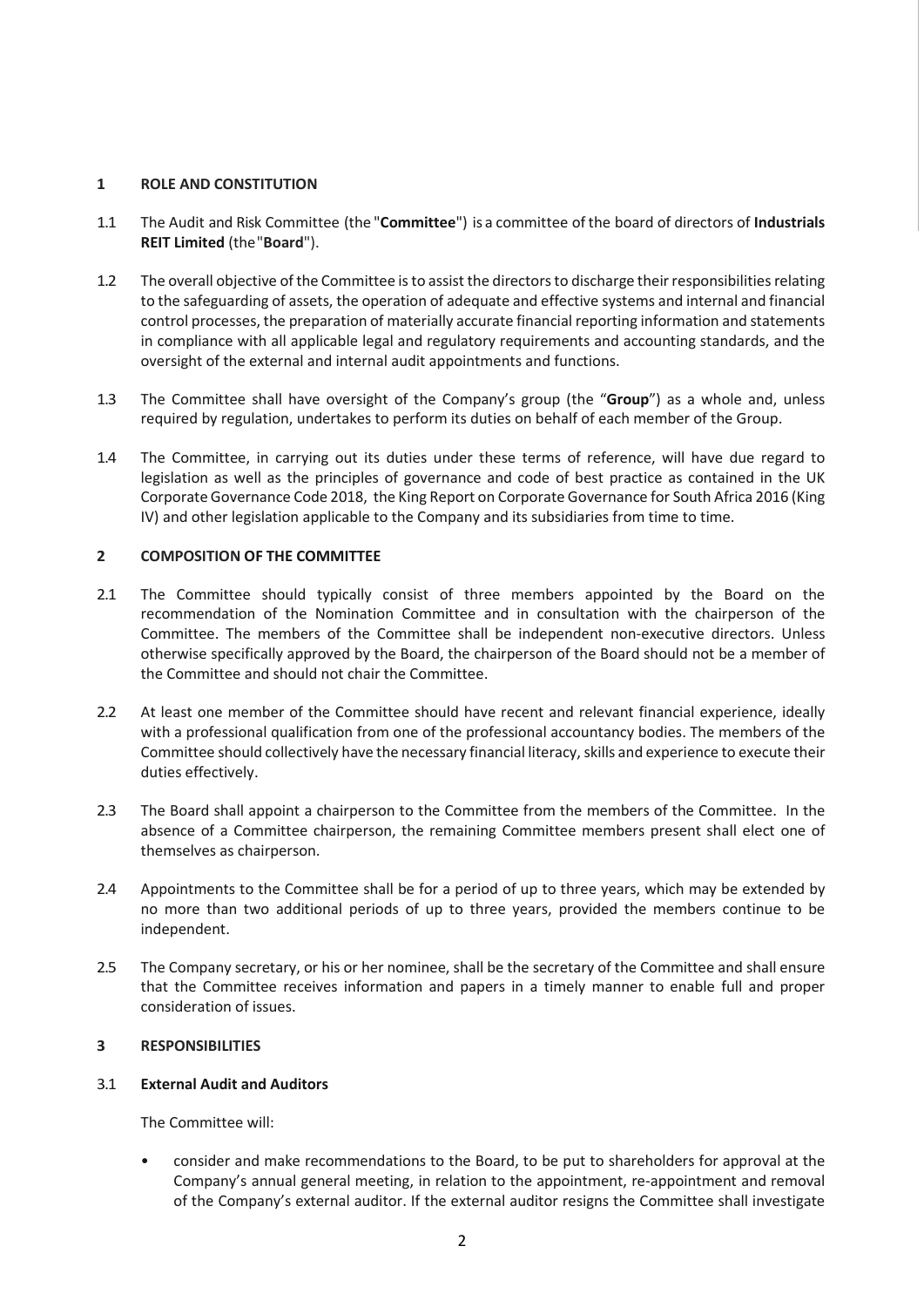the issues leading to this and decide whether any action is required;

- negotiate for recommendation to the Board the fees and terms of engagement of the external auditor;
- ensure that the appointment of the external auditor complies with relevant ·legislation and regulations applicable to the Company;
- oversee the selection process for the appointment of the external auditor and:
	- consider the need for a competitive tender for the role of auditor at least every five years with a recommendation being made to the Board if a tender process is felt to be appropriate;
	- ensure that a competitive tender takes place at least every ten years;
	- ensure that all tendering firms have such access as is necessary to information and individuals during the tendering process;
	- administer the tender process and establish an audit tendering policy to the extent deemed necessary; and
	- make a recommendation to the Board of its preferred appointee;
- oversee the tenure and rotation of the external auditor;
- review and approve the annual audit plan and ensure that it is consistent with the scope of the audit engagement and makes provision for effectively addressing the critical risk areas in the business;
- determine the nature and extent of any non-audit services which the auditor may provide to avoid any threat to auditor objectivity and independence;
- pre-approve any proposed contract with the auditor for the provision of non-audit services;
- meet with the external auditor not more than a month before the Board meets to approve the financial statements in order to consider matters which appear to the external auditor or the Committee to be of importance and relevant to the proposed financial statements and to the affairs of the Company generally; the Committee shall meet the external auditor at least once a year, without management being present, to discuss their remit and any issues arising from the audit;
- provide an open avenue of communication between the external auditor, the Board and the internal audit function;
- review the findings of the audit with the external auditor; this shall include but is not limited to the following:
	- o a discussion of any major issues which arose during the audit;
	- o key accounting and audit judgments;
	- o errors identified during the audit; and
	- o the effectiveness of the audit;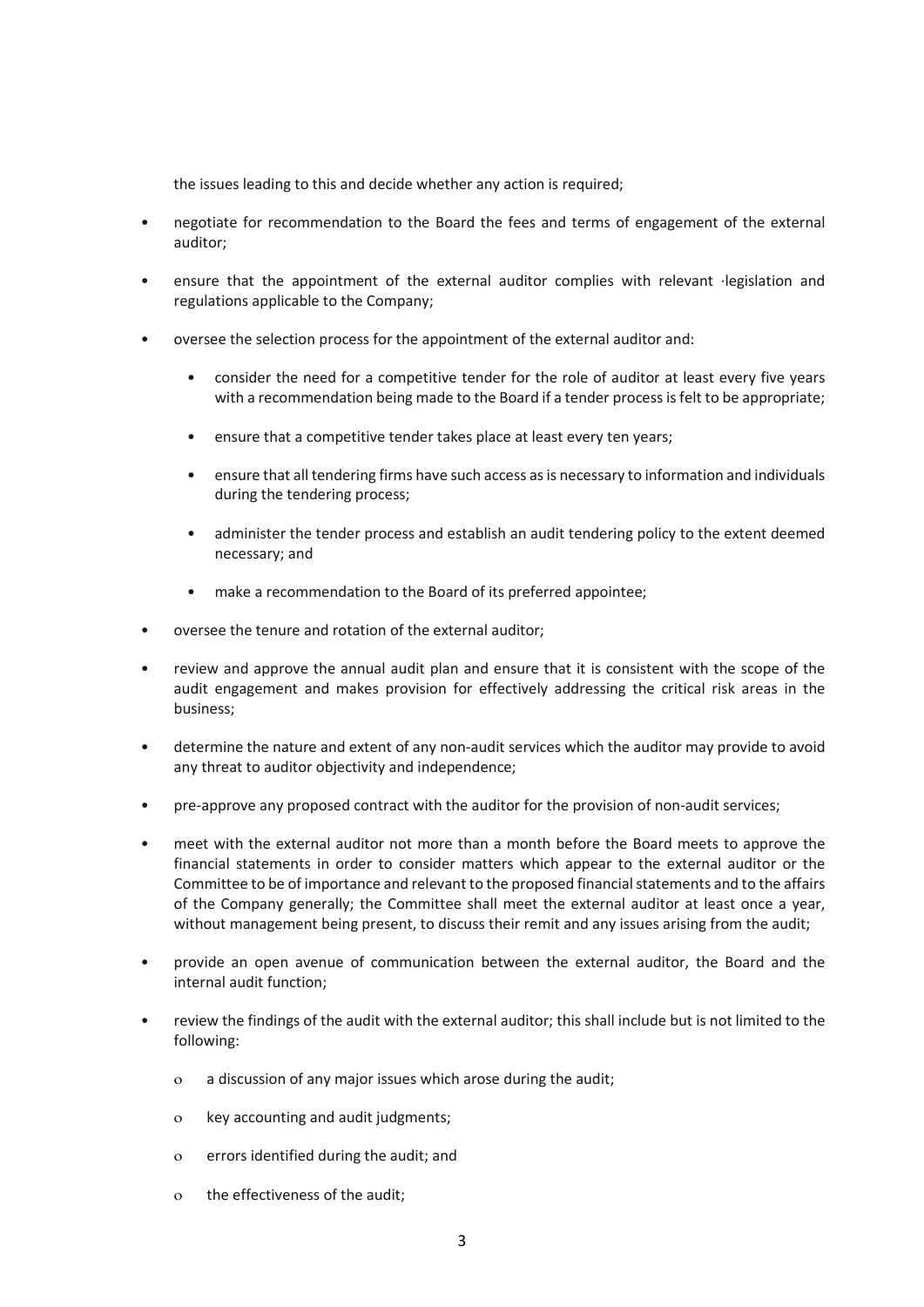- review any representation letters requested by the external auditor before they are signed by management;
- review the management letter and management's response to the external auditor's findings and recommendations;
- obtain assurance from the external auditor that adequate accounting records are being maintained;
- assess annually the external auditor's independence and objectivity and the effectiveness of the audit process, taking into account relevant professional, statutory and regulatory requirements, including the guidance on the rotation of the audit partner and staff; and
- consider whether the audit firm and, where appropriate, the individual auditor that will be responsible for performing the functions of auditor, are accredited as such on the JSE list of Auditors and their advisors as required by the JSE Listings Requirements.

## 3.2 **Financial Reporting**

- 3.2.1 The Committee will examine and review and monitor the integrity of the annual financial statements, the interim and preliminary announcements, the accompanying reports to shareholders and any other announcements regarding the Company's results or other financial information to be made public, prior to submission and approval by the Board. 3.2.2 The Committee will focus on the review of:
	- the application of significant accounting policies adopted and any changes to them;
	- whether the Company has adopted appropriate accounting policies and made appropriate estimates and judgements, taking into account the views of the external auditor and the financial statements;
	- the methods used to account for significant or unusual transactions where difference approaches are possible;
	- the basis on which the Company has been determined a going concern;
	- capital adequacy;
	- compliance with applicable accounting standards, JSE Listings Requirements and other applicable legal and regulatory requirements;
	- whether the integrated annual report and accounts, taken as a whole, are fair, balanced and understandable and provide the information necessary for shareholders to assess the Company's position and performance, business model and strategy and whether it informs the Board's statement in the integrated annual report on these matters that is required under the UK Corporate Governance Code; and
	- the directors' statement to be included in the annual financial statements.
- 3.2.2 The Committee oversees integrated reporting, and in particular the Committee must:
	- comment in the annual financial statements on the financial statements, the accounting practices and the effectiveness of the internal financial controls; and
	- review the disclosure of sustainability issues in the integrated report to ensure that it is reliable and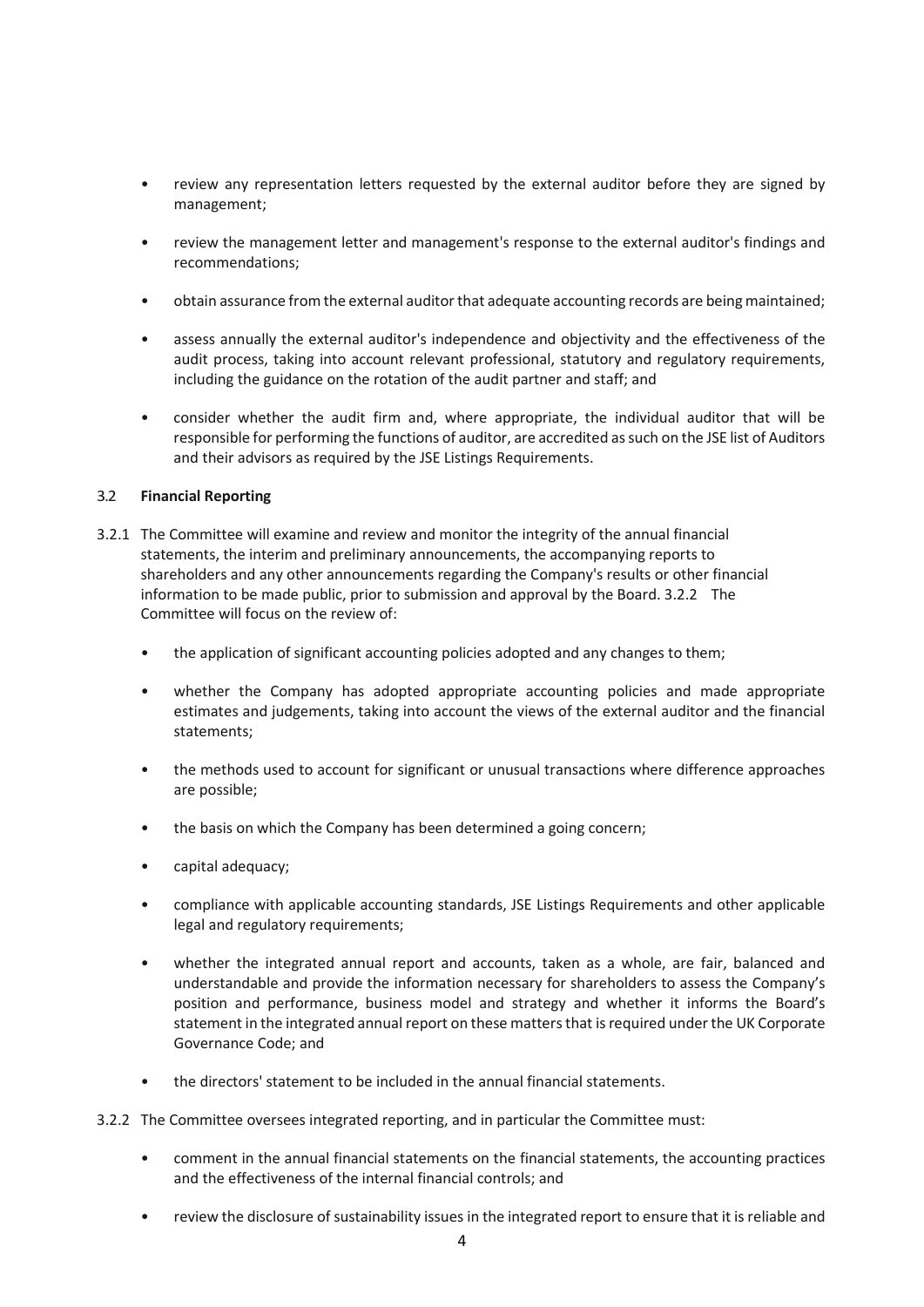does not conflict with the financial information;

- 3.2.3 If the Committee is not satisfied with any aspect of the financial reporting procedures or the proposed financial reporting by the Company, it shall report its views to the Board.
- 3.2.4 Ensure that the Company has established appropriate financial reporting procedures and that these procedures are operating effectively.

## 3.3 **Internal Control and Risk Management Systems**

The Committee shall:

- keep under review the Company's internal financial controls systems that identify, assess, manage and monitor financial risks, and other internal control and risk management systems;
- review and approve the statements to be included in the integrated annual report concerning internal control, risk management and the viability statement;
- review the adequacy and security of the Company's arrangements for its employees and contractors to raise concerns, in confidence, about possible wrongdoing in financial reporting or other matters; the Committee shall ensure that these arrangements allow proportionate and independent investigation of such matters and appropriate following up action;
- review the company's procedures for detecting fraud;
- review the company's systems and controls for the prevention of bribery and receive reports on non-compliance;
- oversee the development and annual review of a policy for risk management which gives effect to the Company's strategic plans and recommend such policy for approval to the Board;
- make recommendations for approval to the Board concerning the levels of risk tolerance and appetite that the Company is willing to take in achieving its strategic plans;
- design and implement appropriate risk responses and monitor such responses to ensure that risks are managed within the Board's approved levels of tolerance and appetite;
- oversee the process and progress of integrating and embedding the risk management policy throughout the Group as well as how it is integrated into the day-to-day business activities and culture of the Group by management; and
- identify and analyse current and potential future risks and opportunities and ensure that relevant risk and process information is communicated to the Board in a timely manner.

#### 3.4 **Internal Audit**

3.4.1 It is noted that the Board has decided not to make use of an internal audit function but rather to make use of the external audit service provider to perform audit assurance work, after satisfying itself that the independence of the external auditors would not be compromised as a result. All the provisions of these terms of reference relating to internal audit shall apply, mutatis mutandis, to the extended assurance work of the external auditor. The independence of the external auditors in light of the audit assurance work, as well as the need for the appointment of an internal auditor, will be reviewed by the Committee and the Board at least once a year.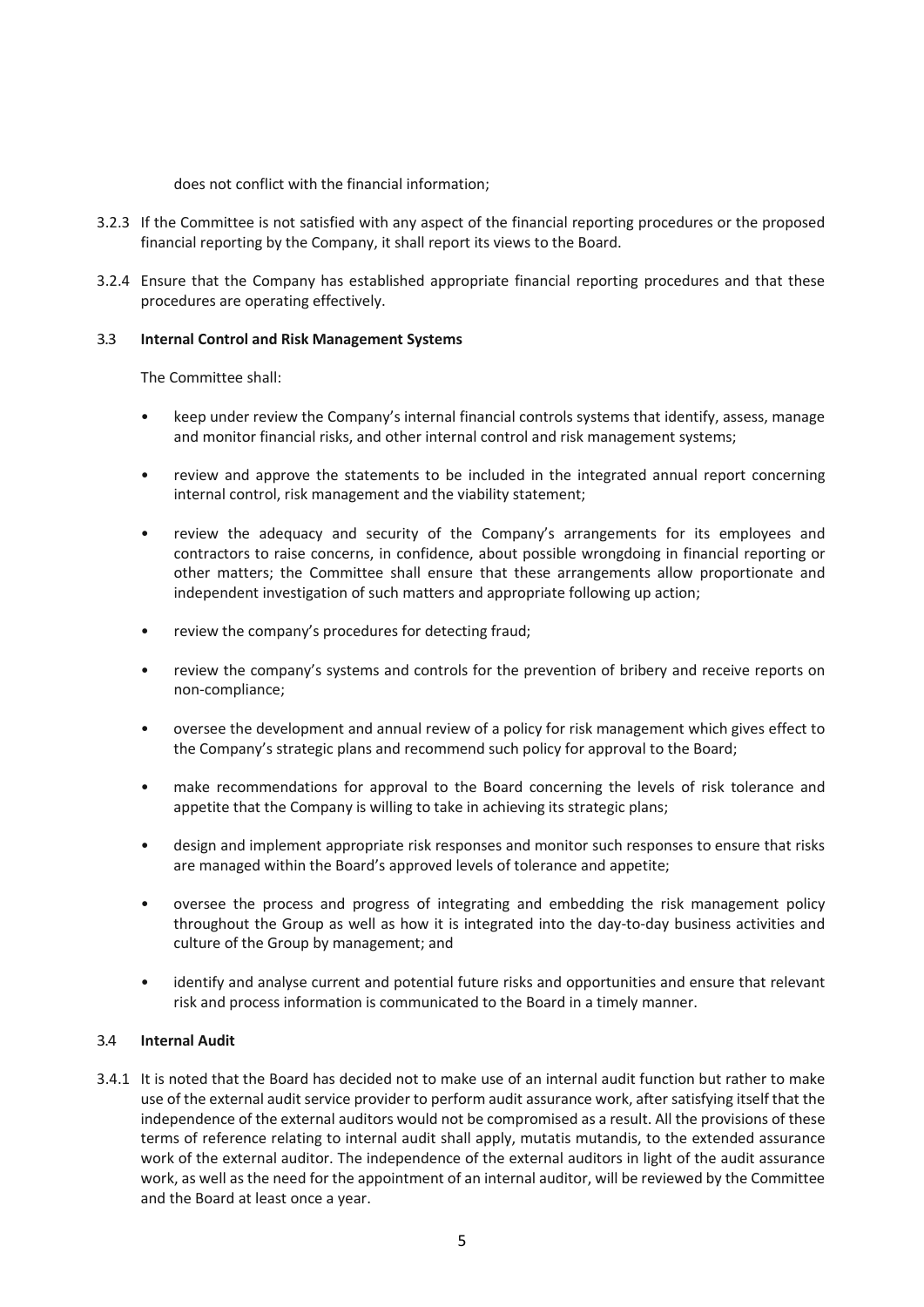- 3.4.2 The role of the Committee will include:
	- confirming and ensuring the independence and standing of the internal audit function;
	- monitoring and reviewing the effectiveness of the internal audit function;
	- reviewing the effectiveness of the Company's systems of internal control, including internal financial control and maintaining adequate and effective internal control systems;
	- being responsible for the appointment, performance assessment and/or dismissal or reassignment of the head of the internal audit function or the internal audit service provider (as applicable);
	- satisfying itself that the internal audit plan makes provision for effectively addressing the key risks of the business;
	- reviewing and approving the internal audit function's mandate and the internal audit charter and ensuring the charter is appropriate for the current needs of the business;
	- reviewing the internal audit function's compliance with its mandate as approved by the Committee;
	- considering and reviewing with management and the internal auditors, significant findings during the year and management's responses thereto in relation to reliable reporting, corporate governance and adequate and effective internal control;
	- ensuring that the internal audit function has the necessary resources and access to information to enable it to fulfil its mandate and is equipped to perform its duties in accordance with the appropriate professional standards for internal auditors;
	- monitoring and evaluating the performance of the internal audit function in terms of the Company's risk management system and the work of compliance, finance and the external auditor;
	- meeting the head of the internal audit function or the internal audit service provider (as applicable) at least once a year, without the presence of management, to discuss the effectiveness of the function and any issues arising from the internal audits carried out; and
	- ensuring that the head of the internal audit function or the internal audit service provider (as applicable) has unrestricted access to the chairperson of the Committee and the chairperson of the Board.

#### 3.5 **Other matters**

- 3.5.1 The Committee shall:
	- establish procedures to receive and review the Group's property valuations in relation to each reporting date;
	- meet with the external valuers at least once a year to review and discuss the Group's property valuations;
	- give due consideration to all applicable legal and regulatory requirements, in particular to the extent that such requirements may have an impact on the Company's financial statements;
	- establish procedures to receive and deal appropriately with any complaints received by the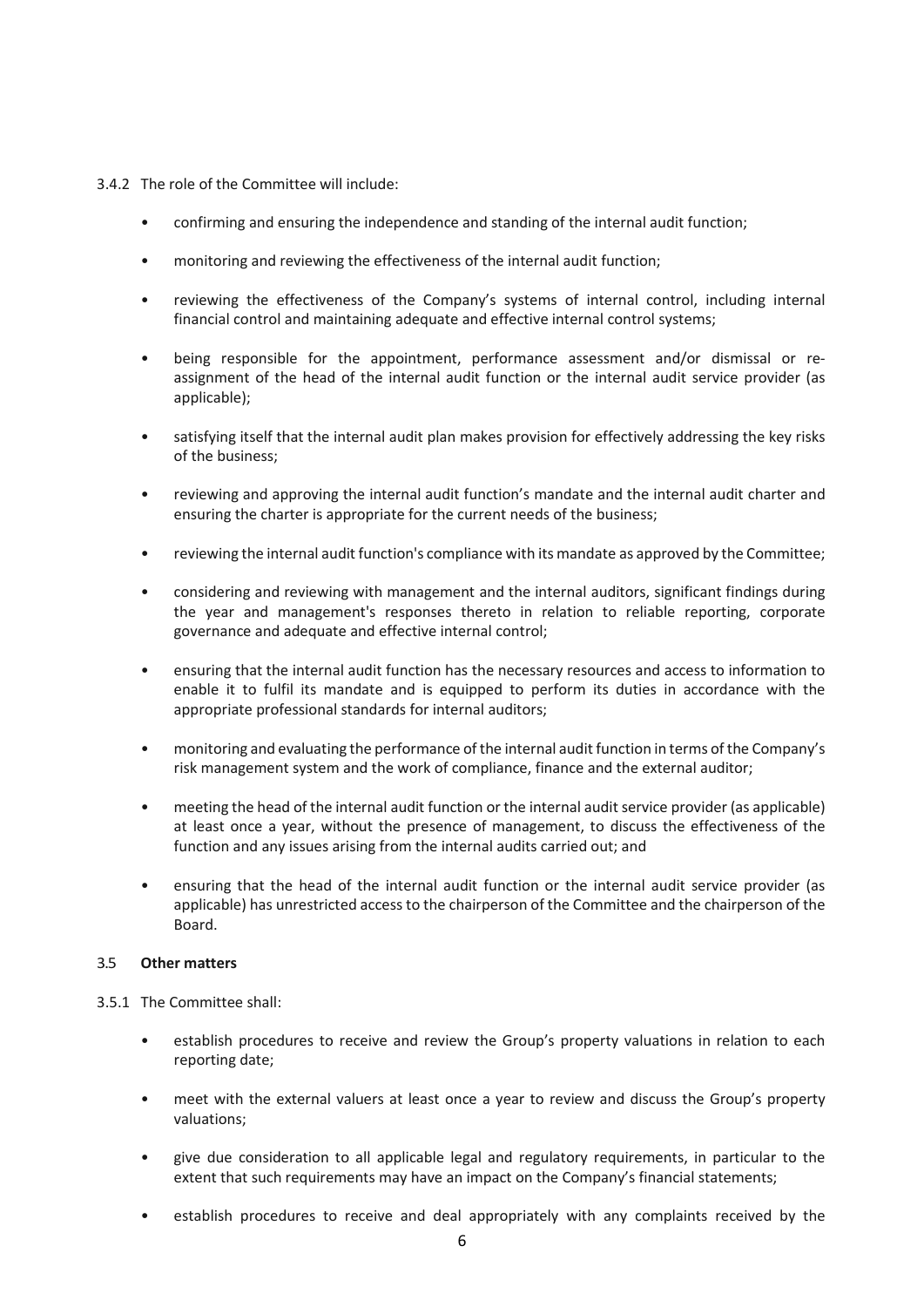Company regarding accounting practices and/or the internal audit of the Company or to the content or auditing of its financial statements, or to any related matter;

- ensure that a combined assurance model is applied to enable an effective control environment, support the integrity of information used for decision-making by management, the Board and its committees, and support the integrity of the Company's external reports; and
- perform other functions as may be determined by the Board from time to time.

## 3.5.2 Further, the Committee shall:

- review the expertise, resources and experience of the Company's finance function;
- consider and satisfy itself of the suitability of the expertise and experience of the Company's chief financial officer each year; and
- disclose the results in the annual integrated report.

## **4 AUTHORITY OF THE COMMITTEE AND RESOURCES AVAILABLE**

The Committee is authorised to:

- have access to all information, including records, property and personnel of the Company, and be provided with adequate resources in order to fulfil its responsibilities;
- investigate any activity within its terms of reference;
- require other employees of the Company to attend meetings, or parts of meetings, of the Committee;
- obtain independent legal or other independent professional advice, at the Company's expense, to assist it with the performance of any of its functions, subject to a board-approved process;
- instruct independent professional advisers to attend any Committee meeting if it considers this necessary or appropriate; and
- delegate its authority and duties to sub-committees or individual members of the Committee as it deems appropriate, provided it is not precluded by legal or regulatory requirements from doing so.

# **5 QUORUM AND VOTING ARRANGEMENTS**

- 5.1 The quorum necessary for the transaction of business is a majority of members.
- 5.2 Each member of the Committee shall have one vote which may be cast on matters considered at the meeting. Votes can only be cast by members attending a meeting of the Committee.
- 5.3 If a matter that is considered by the Committee is one where a member of the Committee, either directly or indirectly, has a personal interest, that member shall not be permitted to vote at the meeting.

### **6 MEETINGS**

6.1 Meetings of the Committee will be held as frequently as the Committee considers appropriate but will normally meet not less than three times a year.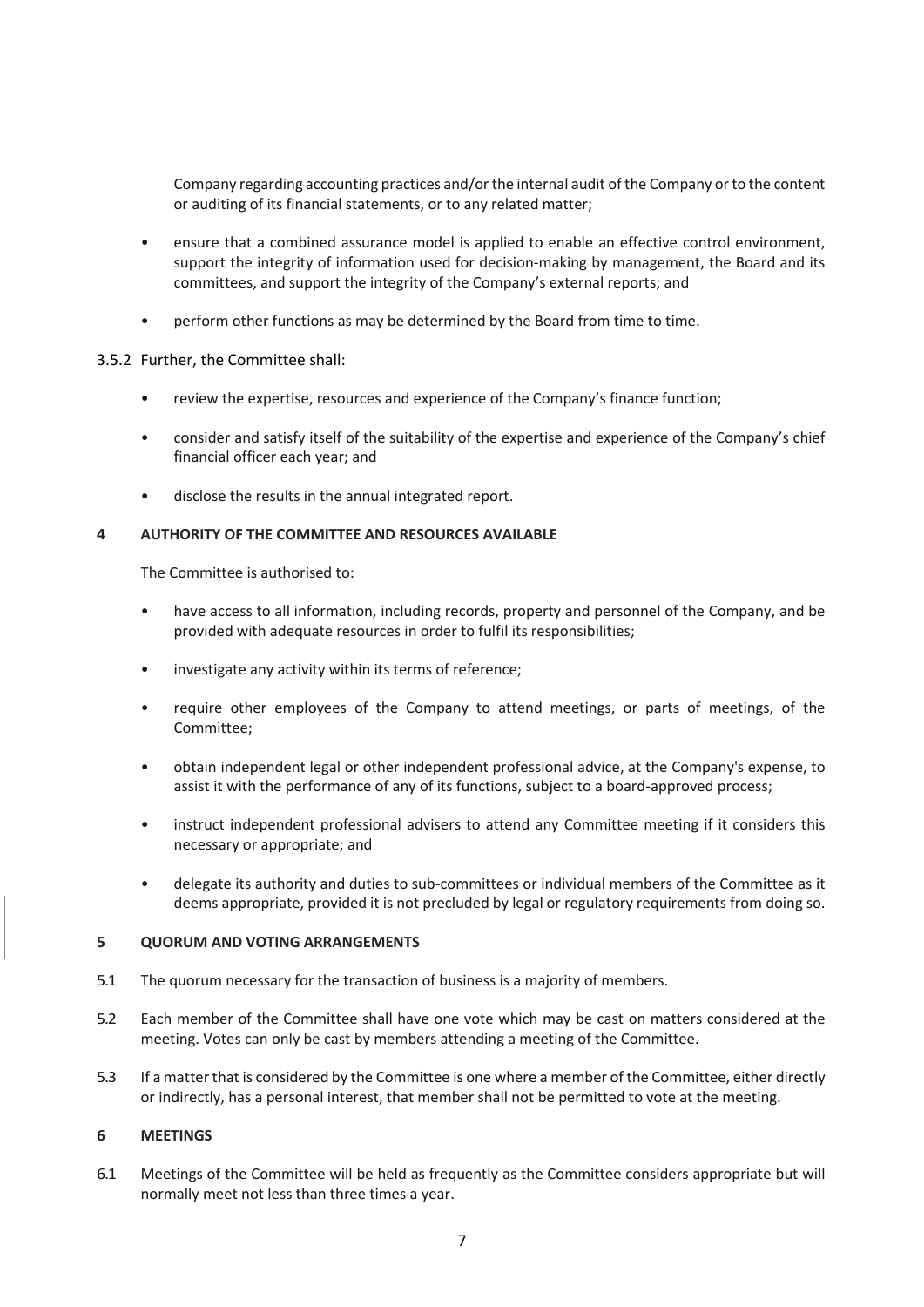- 6.2 Outside of the formal meeting programme, the Committee chairperson will maintain a dialogue with key individuals involved in the Company's governance, including the chief executive, the chief financial officer ("**CFO**"), the external audit lead partner and the head of the internal audit function or the internal audit service provider (as applicable).
- 6.3 The Board or any member thereof (including members of the Committee), the external auditors and the head of the internal audit function or the internal audit service provider (as applicable) may call further meetings via the Company secretary.
- 6.4 Reasonable notice of meetings confirming the venue, time and date, together with an agenda of items to be discussed and supporting documents, shall be forwarded in a timely manner to each Committee member and any other person invited to attend the meeting.
- 6.5 The CFO, other members of senior management and the external auditor shall have unrestricted access to the chairperson and any other member of the Committee as is required in relation to any matter falling within the remit of the Committee.
- 6.6 The CFO, other members of the Board, representatives from the external auditors and representatives from the finance function may be invited to attend all or part of any Committee meeting as and when appropriate. The Company's external auditors may be required to attend Committee meetings, but not in the presence of any of the executive directors of the Company, with a view to consulting with the Committee. No invited attendee shall have a vote at meetings of the Committee.

# **7 MINUTES OF MEETINGS**

- 7.1 The proceedings and resolutions of all meetings of the Committee, including recording the names of those present and in attendance shall be minuted.
- 7.2 The minutes of all meetings of the Committee, or summaries thereof, shall be submitted to the Board at the immediately following Board meeting. If this is not practical, the chairperson of the Committee shall report verbally to the Board on any matter of importance as well as on the Committee's findings and recommendations and written minutes shall be submitted to the Board at the next Board meeting.

# <span id="page-7-0"></span>**8 REPORTING AND ACCOUNTABILITY**

- 8.1 The chairperson of the Committee shall report formally to the Board on its proceedings after each meeting on all matters within its responsibilities and shall also formally report to the Board on how it has discharged its responsibilities. The report shall include:
	- its recommendations to the Board;
	- the significant issues that it had considered in relation to the financial statements and how these were addressed;
	- its assessment of the effectiveness of the external audit process and its recommendations on the appointment/reappointment of the external auditor; and
	- any other issues on which the Board has requested the Committee's opinion.
- 8.2 The chairperson (or, in his/her absence, an alternate member) of the Committee shall attend the Company's annual general meeting to answer questions, on the Committee's activities and its responsibilities.
- <span id="page-7-1"></span>8.3 The Committee shall compile a report to shareholders on its activities to be included in the Company's